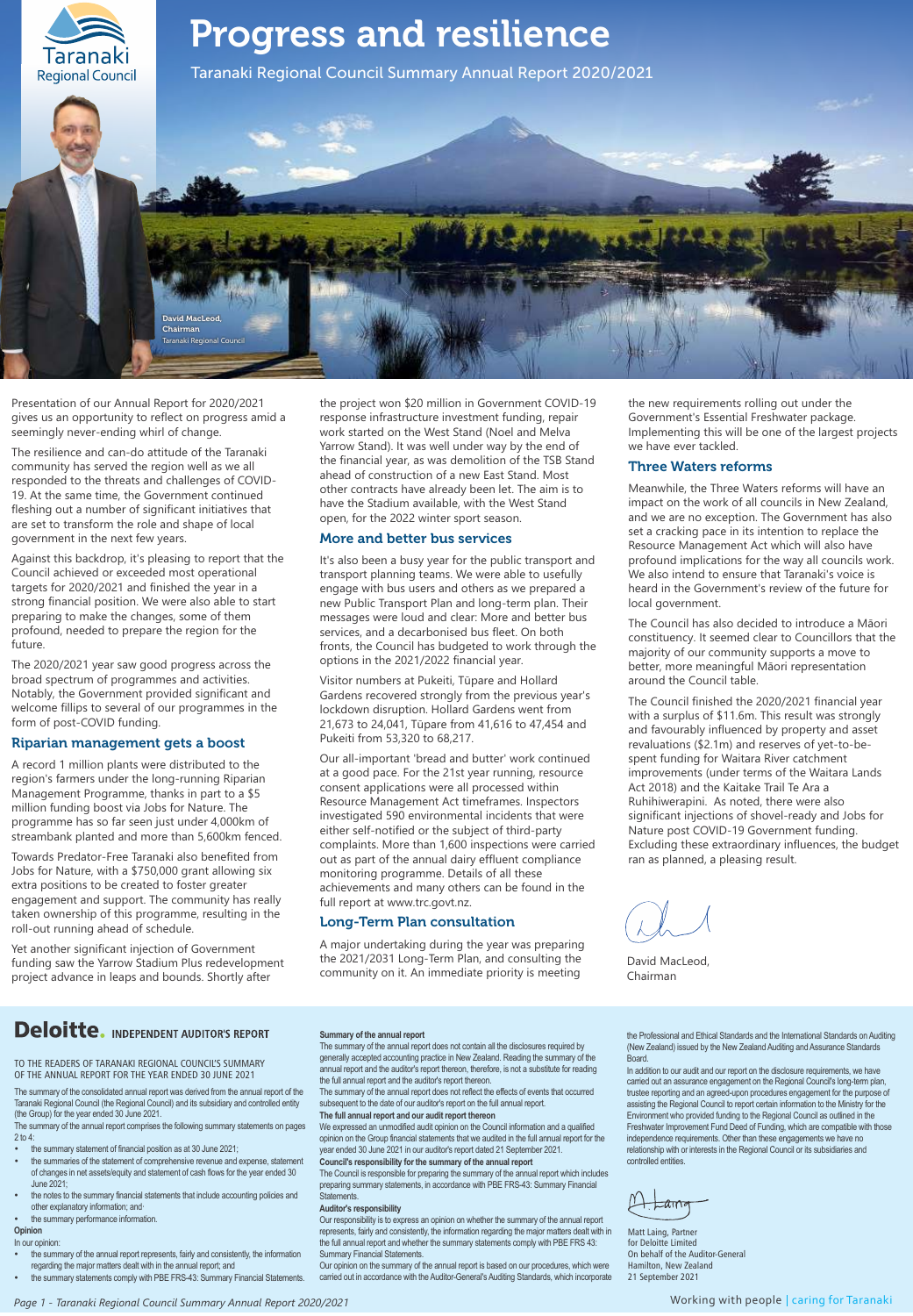

# Supporting Taranaki livelihoods



# Planting and fencing streambanks



# Prepared for extreme events



flood warnings issued as a result of monitoring during 49 weather watches and warnings



main flood control schemes maintained



# Regulating use of natural resources

resource consents processed in RMA timeframes for the past 21 years



# Restoring native habitats



Biodiversity Plans covering 6819 ha



new biodiversity plans covering 3365 ha of ecologically important habitats on private land



# Reporting environmental performance



'high' or 'good' environmental performance for major consents

### **91.4%** dairy farms complied with consent conditio with consent conditions

# Enforcing environmental standards



40

environmental incidents attended

enforcement actions taken





## Removing predators and targeting pest plants

new rule added to Regional Pest Management Plan, requiring landowners to control mustelids  $\overline{\mathbf{1}}$ 



reduction in stoat numbers in Warea-Rāhotu



possum eradication trial in NZ over a mix of conservation,<br>farming and urban land

inspections for<br>pest plants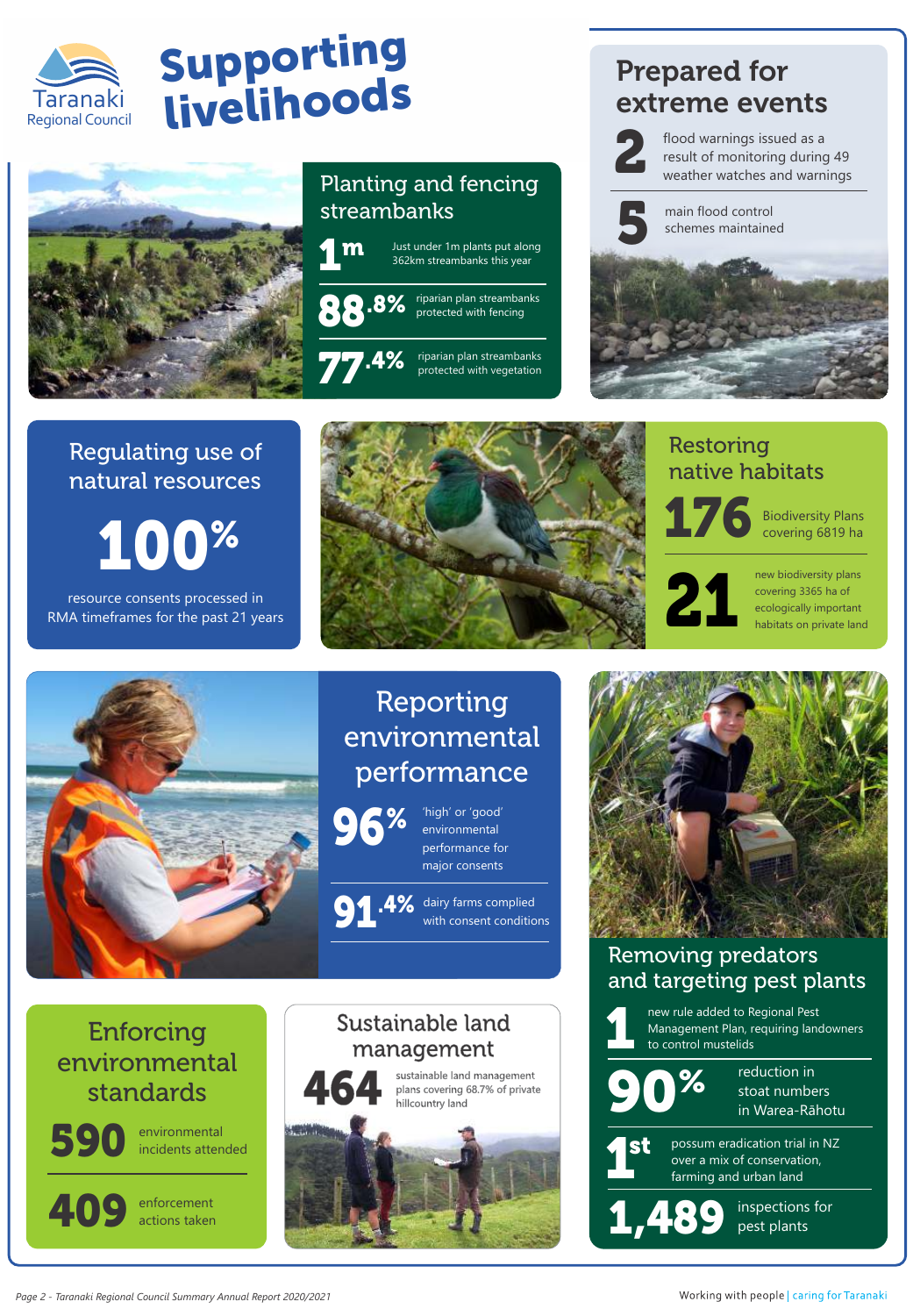

# Improving Taranaki lifestyles



# Can I swim here?

**99%** coastal beach bathing samples<br>
met MfE recreational guidelines<br>
over summer met MfE recreational guidelines over summer

% 86 freshwater bathing samples met MfE recreational guidelines over summer

# Checking marine and river health



of macroinvertebrate sites showed improvement, 2% of sites showed a decline in health

river sites monitored monthly for a range of indicators of water quality<br>and ecosystem health

# Public bus services and transport



548,870

Regional Council Taranaki

passenger trips on the Connector Hāwera-New Plymouth service up 6.8%

subsidised trips up by 1924 Total Mobility cardholders

> Citylink passenger trips up 7.6%







reduction in targeted Yarrow Stadium rate following \$20m COVID recovery infrastructure<br>investment by the Government

# Ensuring clean air



**98%** air-discharge consent-<br>holders with 'good' or<br>'high' consent compliance holders with 'good' or 'high' consent compliance



Visits to Tūpare, Pukeiti and Hollard Gardens up from just under 117,000 the previous year

139,712

# Taking Taranaki





# Educating future generations 8,000 in environmental education

tamariki reached in class visits and field trips

schools and preschools involved

environmental champions recognised by TRC Environmental Awards

**Taranaki Regional Council** is made up of eleven publicly elected Councillors, David MacLeod (Chairman), Michael Joyce (Deputy Chairman), Cr David Lean, Cr Neil Walker, Cr Elvisa Van Der Leden, Cr Craig Williamson, Cr Donald McIntyre, Cr Matthew McDonald, Cr Tom Cloke, Cr Charlotte Littlewood, Cr Michael Davey, with members of the executive team, Steve Ruru (Chief Executive), Fred McLay (Director – Resource Management), Daniel Harrison (Director – Operations), Abby Matthews (Director – Environment Quality), Mike Nield (Director – Corporate Services).